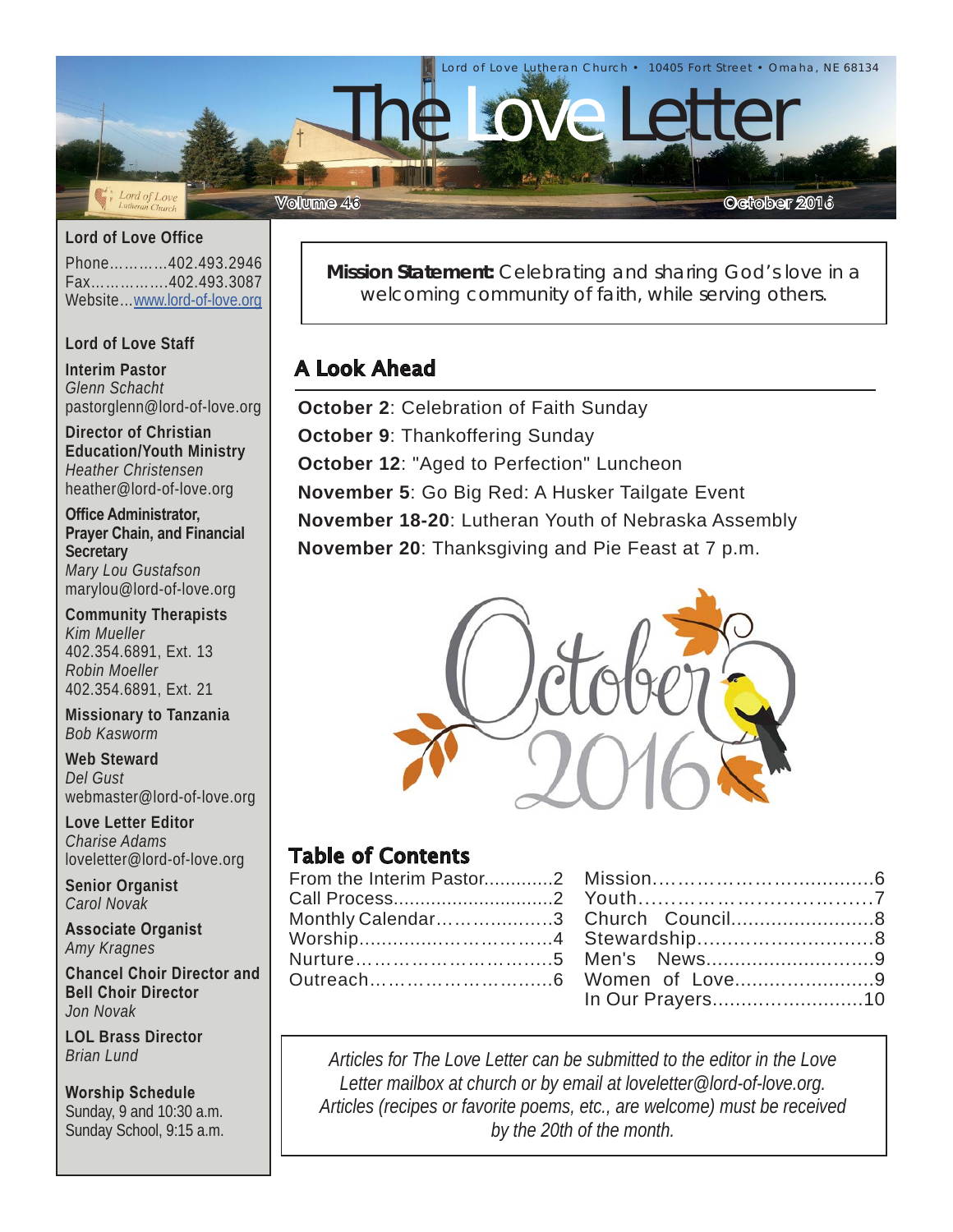# <span id="page-1-0"></span>FROM THE INTERIM PASTOR'S DESK

Friends at Lord of Love,

What do we do when we experience God's silence in our lives? Because of the constant ringing in my ears, I no longer know what it is to experience total silence. Also I usually have background music playing to distract me from the high pitched buzz that is my everpresent companion. I mention this as a way to say that in a world where we experience very little silence I miss the silence.

My experience of God's silence has often been related to times in my life when I have been highly anxious because of my own fear, anger, grief or depression. In other words, my anxiety was at such a high level that I couldn't have heard God's voice even if God had been yelling at me. At other times I was listening so intently to my own anxiety, even when it wasn't that high, that I wasn't able to hear God's voice.

Are we being fair to God when we say that God is absent or silent when it is our own anxiety which preventing us from listening for God's voice? Isn't it our responsibility to silence our own anxiety in order to hear God speaking?

In the midst of a political campaign filled with messages of fear, anger, hate, and despair, we need take time to silence the anxiety these messages are intended to create in order to listen to how God is calling us to move forward in faith, hope and love.

Peace,

Pastor Glenn



## CALL PROCESS

#### Daytime Prayer Group

As we seek God's will in our search for a pastor, a prayer group will be meeting every Thursday from noon till 1 p.m. - starting Oct. 6 - in the Jonah room at Lord of Love. If you can join us for only part of the hour, that's fine.

If you have any questions, contact Carol Novak at carolnovak@cox.net. Hope to see you on Oct. 6.

#### Update from Call Committee

**Presented to the congregation Sept. 18:**  Since our last announcement we have received the name of another candidate. We are now preparing for an interview. We are looking for a candidate whose gifts are compatible with Lord of Love.

Please keep the process in your prayers so that whatever decision is made is God's will. Thank you.

*Wait for the LORD; be strong and take heart and wait for the LORD.*

*-Psalm 27:14*

Oct. 2016 2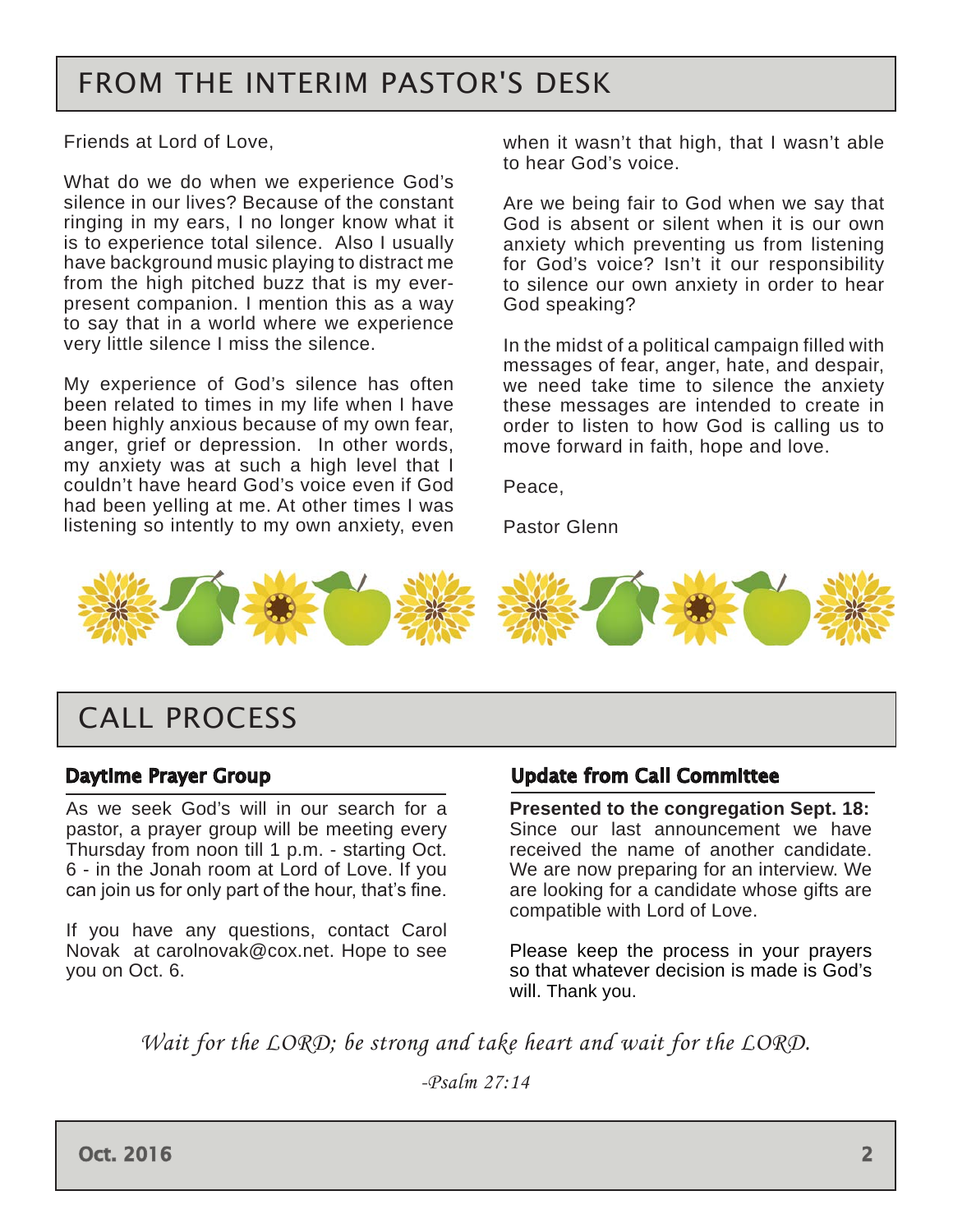# <span id="page-2-0"></span>MONTHLY CALENDAR

| Sunday                                                                                                                                                                                                    | <b>Monday</b>                                             | <b>Tuesday</b>                                                   | Wednesday                                                                                                                                          | <b>Thursday</b>                                                | Friday                                            | <b>Saturday</b>                                                                                                                        |
|-----------------------------------------------------------------------------------------------------------------------------------------------------------------------------------------------------------|-----------------------------------------------------------|------------------------------------------------------------------|----------------------------------------------------------------------------------------------------------------------------------------------------|----------------------------------------------------------------|---------------------------------------------------|----------------------------------------------------------------------------------------------------------------------------------------|
|                                                                                                                                                                                                           |                                                           |                                                                  |                                                                                                                                                    |                                                                |                                                   | 1<br>7:00am Men's<br><b>Breakfast</b><br>Ministry<br>12:00pm Fellowship<br>Hall reserved                                               |
| $\overline{2}$<br>Celebration of<br>Faith Sunday<br>8:00am Worship &<br>Communion<br>9:15am S S<br>10:30am Worship &<br>Communion<br>5:00pm Bell Choir                                                    | 3<br>8:00pm AA & Al<br>Anon                               | 4<br><b>Ouilters</b><br>7:00pm Vision &<br>Coordination Mtg.     | 5<br>5:30pm Luther Kids<br>5:30pm<br>Confirmation<br>6:00pm Brass<br>7:00pm Youth<br>Group<br>7:15pm Choir                                         | 6<br>7:00pm Boy Scouts                                         | 7:30pm AA Meeting                                 | 8<br>Lord of Love<br>hosting Habitat<br><b>Build</b><br>7:00am Men's<br><b>Breakfast</b><br>Ministry<br>10:30am Novak-<br>Haar Rectial |
| Thankoffering<br>Sunday<br>8:00am Worship &<br>Communion<br>9:15am S S<br>10:30am Worship &<br>Communion<br>12:00pm Fellowship<br>Hall reserved<br>1:00pm District 18<br>AA Plng Mtg<br>5:00pm Bell Choir | 10<br>8:00pm AA & Al<br>Anon                              | 11<br>7:00pm Sunnyslope<br>Neighborhood<br>Mtg.                  | 12<br>12:00pm Aged to<br>Perfection Lunch<br>5:30pm<br>Confirmation<br>5:30pm Luther Kids<br>6:00pm Brass<br>7:00pm Youth<br>Group<br>7:15pm Choir | 13<br>7:00pm Boy Scouts                                        | 14<br>7:30pm AA Meeting                           | 15<br>7:00am Men's<br><b>Breakfast</b><br>Ministry<br>9:00am W/ELCA<br>General Meeting<br>10:00am NE Men in<br>Ministry Mtg.           |
| 16<br>8:00am Worship &<br>Communion<br>9:15am S S<br>10:30am Worship &<br>Communion<br>5:00pm Bell Choir                                                                                                  | 17<br>Theological<br>Conference<br>8:00pm AA & Al<br>Anon | 18<br>Theological<br>Conference<br>7:00pm Church<br>Council Mtg. | 19<br>5:30pm<br>Confirmation<br>5:30pm Luther Kids<br>6:00pm Brass<br>7:00pm Youth<br>Group<br>7:15pm Choir                                        | 20<br>12:00pm Aged to<br>Perfection Lunch<br>7:00pm Boy Scouts | 21<br>7:30pm AA Meeting                           | 22<br>7:00am Men's<br><b>Breakfast</b><br>Ministry                                                                                     |
| 23<br>8:00am Worship &<br>Communion<br>9:15am S S<br>10:30am Worship &<br>Communion<br>5:00pm Bell Choir                                                                                                  | 24<br>8:00pm AA & Al<br>Anon                              | 25                                                               | 26<br>5:30pm<br>Confirmation<br>5:30pm Luther Kids<br>6:00pm Brass<br>7:00pm Youth<br>Group<br>7:15pm Choir                                        | 27<br>7:00pm Boy Scouts                                        | 28<br>9:30am Al Anon<br>Mtg.<br>7:30pm AA Meeting | 29<br>7:00am Men's<br><b>Breakfast</b><br>Ministry<br>8:00am Preschool<br>Garage Sale                                                  |
| 30<br>8:00am Worship &<br>Communion<br>9:15am S S<br>10:30am Worship &<br>Communion<br>5:00pm Bell Choir                                                                                                  | 31<br>8:00pm AA & Al<br>Anon                              |                                                                  |                                                                                                                                                    |                                                                |                                                   |                                                                                                                                        |

#### **October 2016**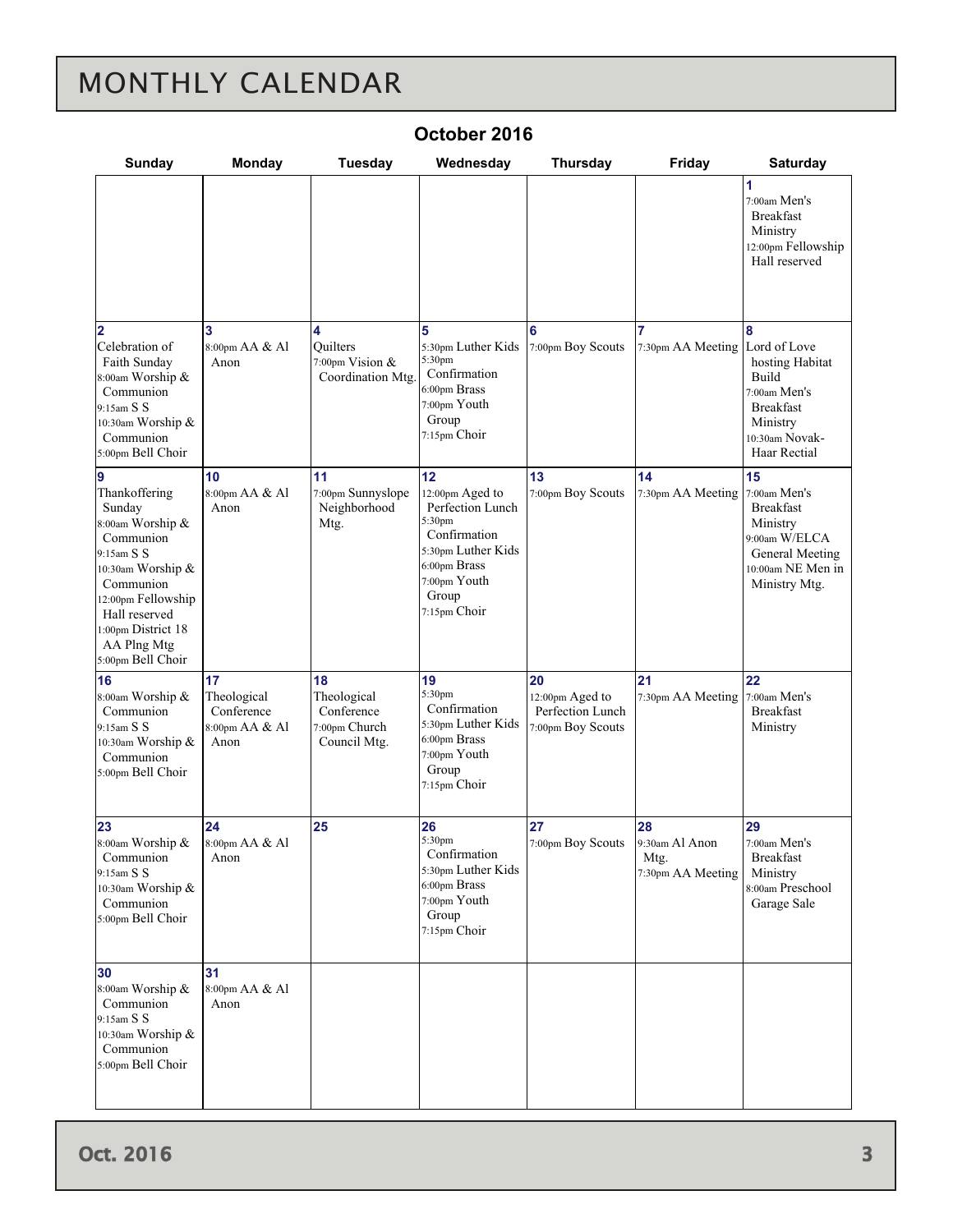<span id="page-3-0"></span>

|                                                                      | October 2                                     | October 9                              | October 16                                            | October 23                                 | October 30                                           |  |  |  |
|----------------------------------------------------------------------|-----------------------------------------------|----------------------------------------|-------------------------------------------------------|--------------------------------------------|------------------------------------------------------|--|--|--|
| Greeter(s)                                                           |                                               |                                        |                                                       |                                            |                                                      |  |  |  |
| 8:00a.m                                                              | Mike & Christie<br>Klos                       | Josh & Carissa<br>Combes               | Dale & Karen<br>Finck                                 | Anne Yarger,<br>Allison<br>Vandeventer     | Jim & Jeri Morgan                                    |  |  |  |
| 10:30 a.m.                                                           | Doug & Karen<br>Armitage                      | Tom & Beth<br>Olson                    | Mike & Christie<br>Klos                               | Rieff family                               | Paul & Ann Kroll                                     |  |  |  |
| Liturgist                                                            |                                               |                                        |                                                       |                                            |                                                      |  |  |  |
| 8:00a.m                                                              | Matt Garder                                   | Heather Hansen                         | Judy Egr                                              | Heather<br>Christensen                     | Doug Aden                                            |  |  |  |
| 10:30 a.m.                                                           | Ashley<br>Vandeventer                         | Tom Olson                              | Rex Quadhamer                                         | Dave Rieff                                 | Don Rowen                                            |  |  |  |
| <b>Communion Servers</b>                                             |                                               |                                        |                                                       |                                            |                                                      |  |  |  |
| 8:00a.m                                                              | Sarah Eagen,<br>Mike Klos                     | Hansen family &<br>Mike Klos           | Dave Egr, Matt &<br>Lisa Willard, Mike<br>Klos        | Christensen<br>family, Tom &<br>Beth Olson | Cathy Aden, Jim &<br>Jeri Morgan                     |  |  |  |
| 10:30 a.m.                                                           | Lori Vandeventer,<br>Doug & Karen<br>Armitage | Beth Olson,<br>Messerschmidt<br>family | Deb Quadhamer,<br>Joan Witt, Miguel<br>& Rosie Avalos | Rieff family                               | Claudia Rowen,<br>Paul & Ann Kroll,<br>Charise Adams |  |  |  |
| Altar Care                                                           |                                               |                                        |                                                       |                                            |                                                      |  |  |  |
| 8:00a.m                                                              | Joan Witt & Sarah<br>Eagen                    | Angie Meyer                            | Doug & Rose<br>Roberts, Dale &<br>Karen Finck         | Brewer family                              | Ed & Marjorie<br>Keiser                              |  |  |  |
| 10:30 a.m.                                                           | Deb Quadhamer,<br>Judy<br>Messerschmidt       | Diana Haye &<br>Marcia Roads           | Karen Armitage,<br>Gwen Edwards                       | Rosie Avalos                               | Rowen family                                         |  |  |  |
| <b>Ushers</b>                                                        |                                               |                                        |                                                       |                                            |                                                      |  |  |  |
| Josh Combes, Brian Walther, Brandon Zalesky, Dale Finck<br>8:00 a.m. |                                               |                                        |                                                       |                                            |                                                      |  |  |  |
| 10:30 a.m.                                                           | Dave Lueders, Adam Lueders                    |                                        |                                                       |                                            |                                                      |  |  |  |
| <b>Nursery Care</b>                                                  |                                               |                                        |                                                       |                                            |                                                      |  |  |  |
| 10:30 a.m.                                                           |                                               |                                        |                                                       |                                            |                                                      |  |  |  |
| <b>CD Recording</b>                                                  |                                               |                                        |                                                       |                                            |                                                      |  |  |  |
| 10:30 a.m.                                                           | Pat Brewer                                    | Paul Christenson                       | Dave Lueders                                          | Paul Murphy                                | Jesse Brewer                                         |  |  |  |
|                                                                      |                                               |                                        |                                                       |                                            |                                                      |  |  |  |

#### Lord of Love's Worship Servants

**Donut Pick-up:** Pick-up by Doug and Rose Roberts Clean-up by Laurie Heavey and family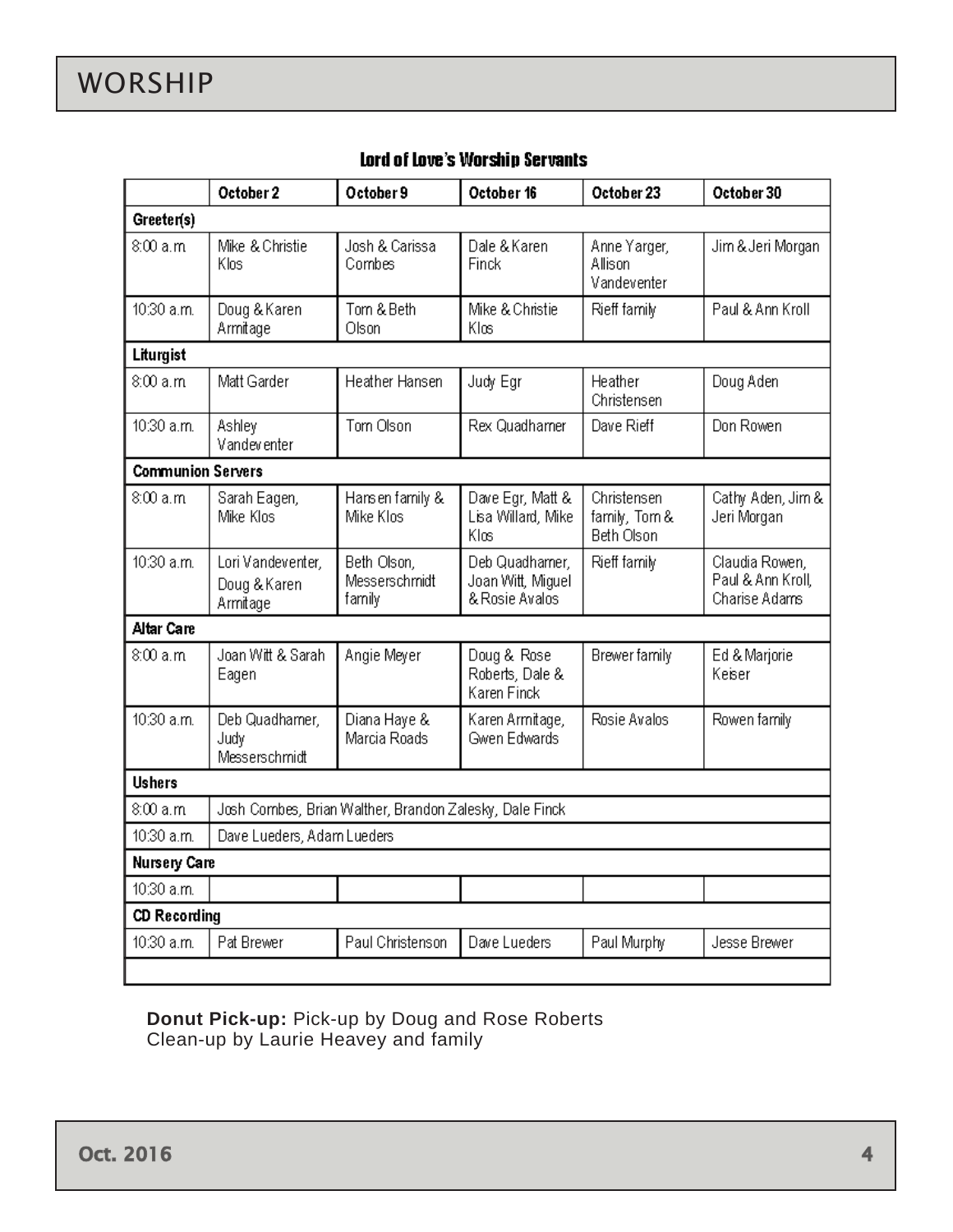# <span id="page-4-0"></span>WORSHIP

### Upcoming Dates

Save the dates for special worship services:

- **• Thanksgiving, Pie Feast:** Nov. 20, 7 p.m.
- **• Christmas Day**: One service, 10 a.m.
- **New Year's Day**: One service, 10 a.m.

### Celebration of Faith Sunday

Freed in Christ to Serve and Love Our Neighbor—Celebration of Faith Sunday happens on **Oct. 2**.

On that Sunday, we will return our intention of giving cards as our continued response to God's gifts of love and grace. Rev. Rich Sheridan, pastor at Bethel Lutheran Church and Synod Evangelist, will preach and lead the adult forum.

We will also celebrate together after second service with a special luncheon catered by Mangia (two kinds of lasagna, salad, rolls, beverages and dessert). Please be sure to **RSVP on the list in the narthex**.



### Thankoffering Sunday

October 9 is Thankoffering Sunday for the Women of the ELCA. The tradition dates to the 1800s, when women formed "cent societies" to collect offerings at home to support the ministry of the church. Women collect their offerings in different ways – some keep a collection box and add to it throughout the year to show gratitude. Others make a yearly offering to support the work of the churchwide group. Offerings support the life-changing ministries of the Women of the ELCA.

There will be a time during **both services on Oct. 9** to bring your thanksgiving offering forward.

## NURTURE

#### Preschool Garage Sale

Lord of Love Preschool is planning a garage sale, **Saturday, Oct. 29, 8 a.m. to noon**. We will need your items by Friday, Oct. 28. Thank you for your donations!



Questions? Ask Lori Vandeventer at 402.616.7332 or Susan Lueders at 402.571.4252.

#### Luther Kids

Elementary kids grades 1–6 are invited to join us for a mid-week opportunity to gather with our Bibles and each other to enhance



what we learn on Sundays in a fun and engaging way. Luther Kids meets **Wednesdays from 5:30–6:30 p.m.** 

Questions? Contact Heather Christensen at heather@lord-of-love.org

Oct. 2016  $\sim$  5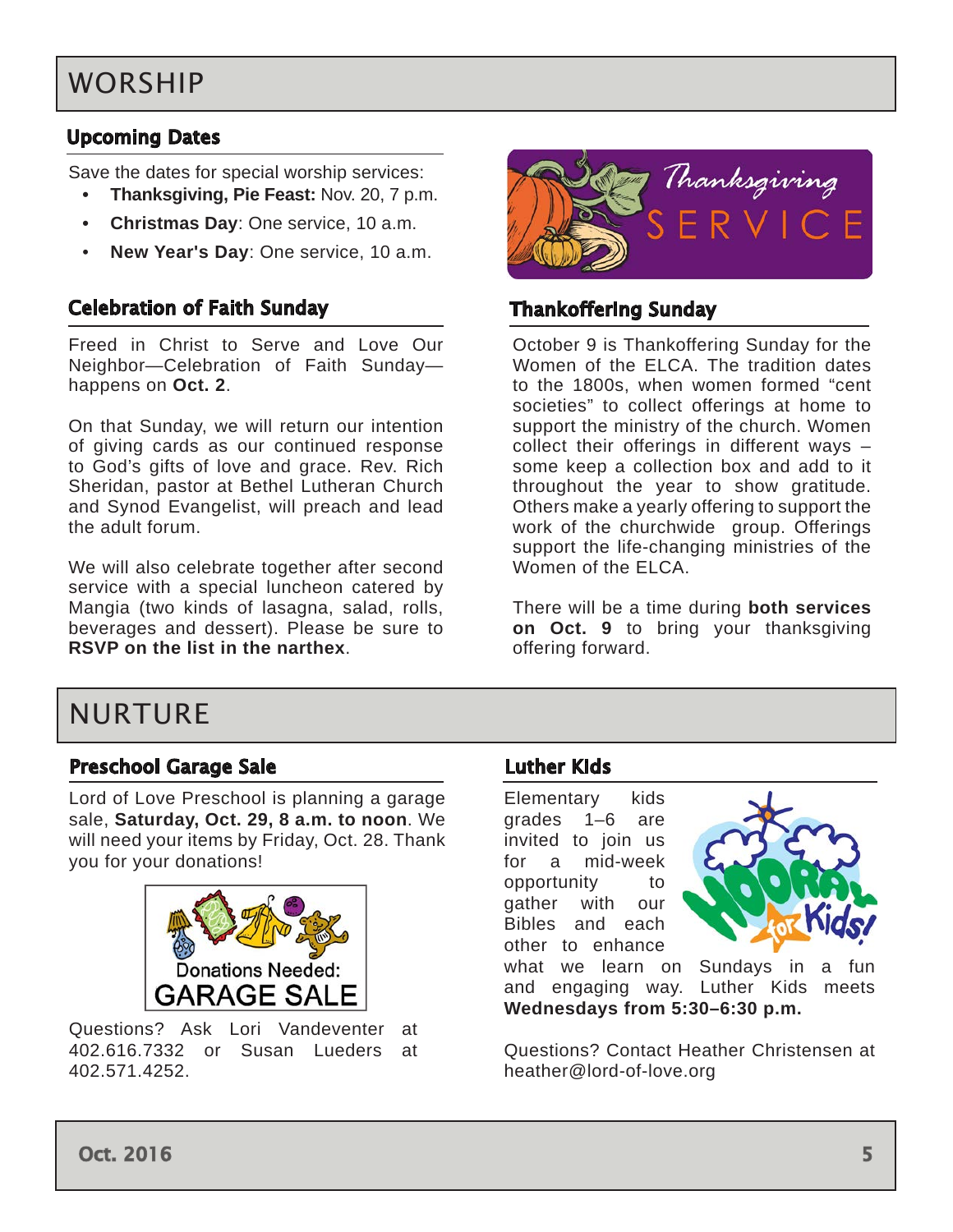# <span id="page-5-0"></span>**OUTREACH**

#### Habitat for Humanity

Our second host weekend for Habitat for Humanity is **Saturday, Oct. 8**. We start at 8:30 a.m. and finish at 3:30 p.m. Lunch will be provided. We will be doing finish work and clean-up.



Come for an hour or two or all day. The address is: 3901 North 17th St. For questions, contact Jeri Morgan at jerrylmorgan@ymail. com or at 402.415.4976 (cell).

#### Stuff a Truck Update!

Lord of Love is such a blessing to Heartland Hope Mission! Thank you so very much for all your hard work! You came in 5th place out of 11 stores and raised enough funds to feed 33 families of 4, or 132 individuals for a month at our food pantry! Way to go!

Below are the numbers for the 108th and Fort Street Hy-Vee store.

**Cash Total:** \$246 **\$5 bags:** 1,557.06 **\$10 bags:** 2,310.00 **Grand Total: \$4,113**



### MISSION

#### ELCA Approves Lutheran-Catholic Ecumenical Document - excerpt from elca.org

NEW ORLEANS (Aug. 10, 2016) – The 2016 Evangelical Lutheran Church in America (ELCA) Churchwide Assembly took several significant steps Wednesday moving forward the mission of this church as a church for the sake of the world.

The assembly overwhelmingly accepted the "Declaration on the Way," a unique ecumenical document that marks a path toward greater unity between Catholics and Lutherans. Following the vote, an emotional assembly stood to applaud the momentous decision.

At the heart of the document are 32 "Statements of Agreement" that state where Lutherans and Catholics do not have church-dividing differences on topics about church, ministry and the Eucharist. More tentatively, the document also explores differences that remain.

"Dear sisters and brothers, let us pause to honor this historic moment," said ELCA Presiding Bishop Elizabeth A. Eaton addressing the assembly following the vote. "Though we have not yet arrived, we have claimed that we are, in fact, on the way to unity. After 500 years of division and 50 years of dialogue, this action must be understood in the context of other significant agreements we have reached, most notably the 'Joint Declaration on the Doctrine of Justification' in 1999."

The assembly expressed gratitude for the pioneering ecumenical text and commended the declaration as a resource "for the common life of the church as we approach 2017 and beyond."

[Read more in the news release](http://www.elca.org/News-and-Events/7848) at elca.org/ News and-Events.



Oct. 2016  $\qquad \qquad 6$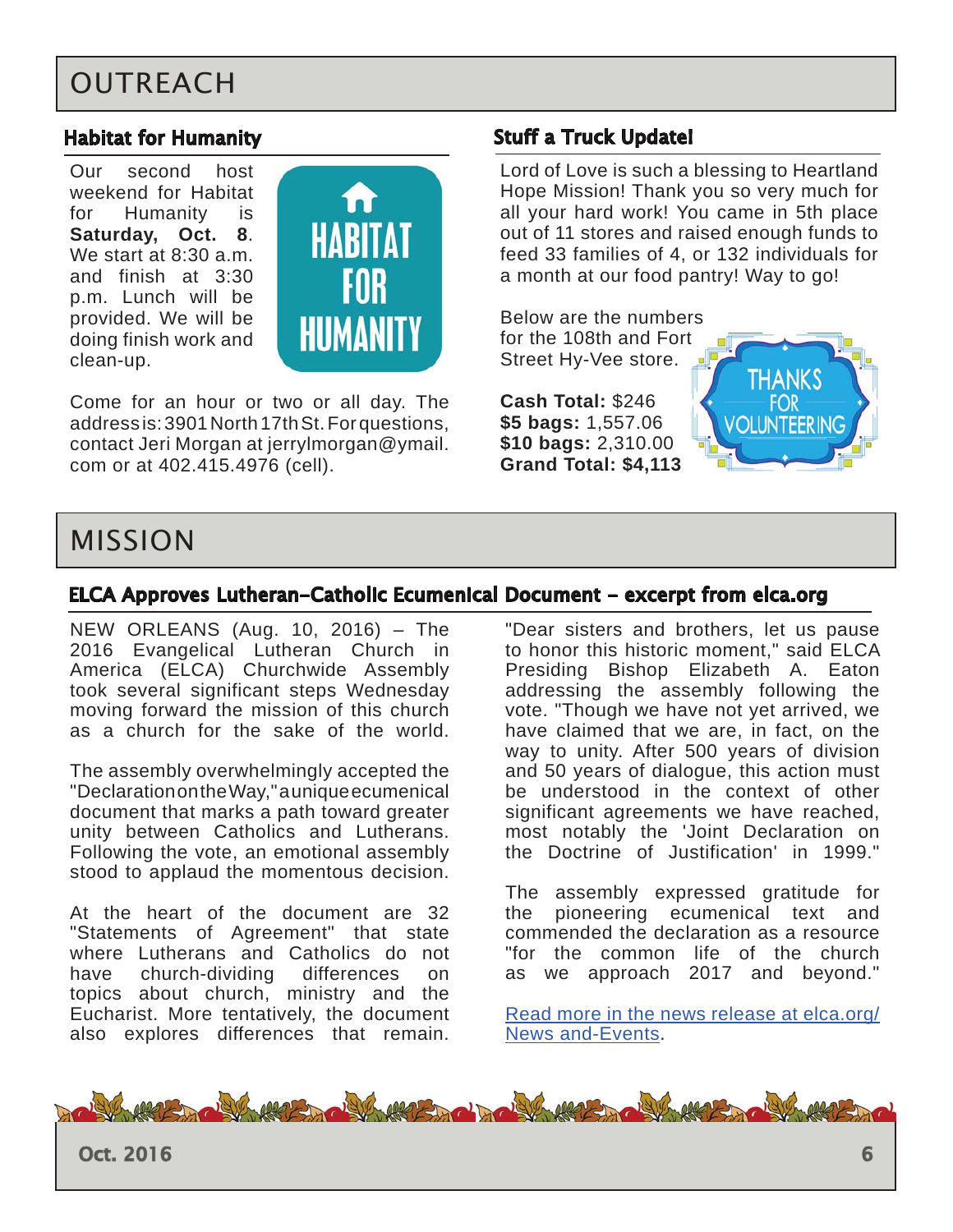### <span id="page-6-0"></span>Mission Possible Update

Thanks to all who helped in any way, including preparing, planting, weeding, watering, tilling and harvesting in this year's Lord of Love Garden. We're still getting tomatoes, peppers, carrots, and squash—all taken to Project Hope or one of the area Lutheran pantries.

Because of the efforts of our faithful gardeners, many fresh, nourishing vegetables have fed the hungry in our community. Thanks be to God!



# YOUTH

### Youth 9-12th Grade are Invited to Join us for the 2016 LYON Assembly!

#### **Friday, Nov. 18, 2016 at 7 p.m. through Sunday, Nov. 20 at noon** - Camp Carol Joy Holling Ashland, NE

Highlights this year include guest musician Peder Eide!

Participants will have the chance to take part in a low ropes course, watch the movie "The Force Awakens" and have conversations about how this movie's themes tie into the LYON theme of "The Faith Awakens." The LYON Assembly will once again invite adults from around the area who have intellectual disabilities to join in the Saturday night dance and this year's new addition—a talent show

Early bird (submitted on or before Oct. 14): \$125 Regular registration (submitted Oct. 15-Oc. 30): \$145 Late registration (submitted after Oct. 30): \$165

Registration Forms are in the Church Narthex on the YOUTH Board. Please register **by Wednesday, Oct. 12** so we can get the early bird pricing!!



*We want YOU to register for LYON 2016!*

Questions? Contact Miss Heather at heather@lord-of love.org or 402.206.9205.



**Reminder** Youth group meets on Wednesdays from 7-8.

Oct. 2016  $\sim$  7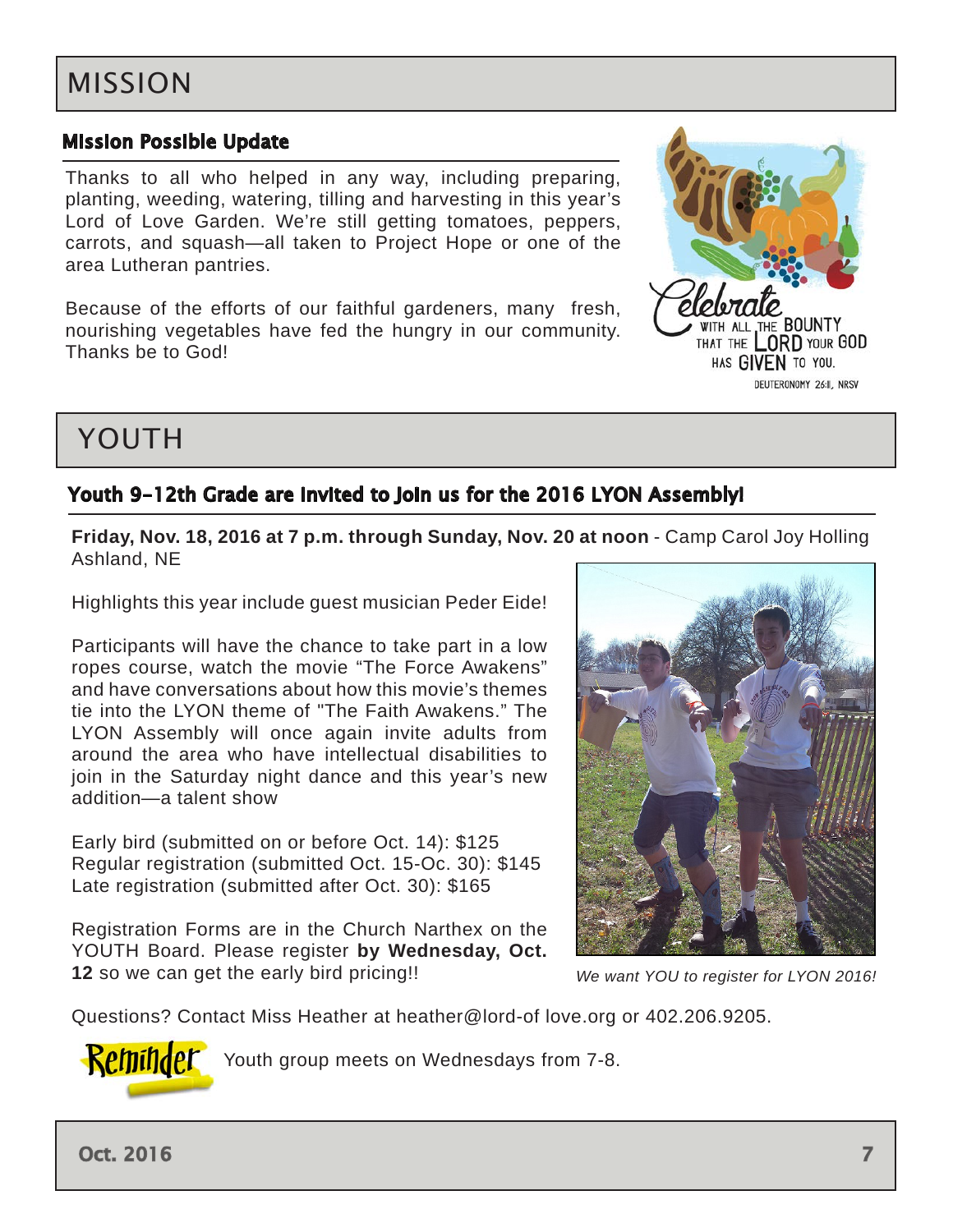# <span id="page-7-0"></span>CHURCH COUNCIL/STEWARDSHIP

### **2016 Lord of Love Church Council**

*Vision and Coordination***:** Brian Walther, President; Dave Hild, Vice-President;

Kathy Christiansen, Secretary; Jackie Combes, Treasurer

*Nurture:* Laurie Heavey and Susan Lueders **Outreach:** Paula Foster and Scott Reinhardt *Resources:* Craig Pennell and Bill Quackenbush *Worship:* Doug Aden and Heather Hansen



### Giving Status



**General Fund financial information for August 2016:**  Actual Income - \$24,021.00 Actual Expense - \$22,339.21

**Financial Information Year-To-Date as of the end of August:** Actual Income - \$214,860.15 Actual Expense - \$208,803.07

As of the end of August, the available cash deficit has decreased. It is (8,206.86). Weekly offerings of \$7,217 are needed to meet budgetedexpenses. The weekly offering average through the end of August was \$6,039. The monthly offering average was \$26,418.63 at the end of August down from \$26,799.71 at the end of July. Thank you for your continued prayers and contributions.

### Freed in Christ to Serve and Love Our Neightbor, by Rex Quadhamer

Being a mailman, I get a smile when I pick up a letter being sent to a charitable organization: The Open Door Mission, Omaha Home for Boys, Siena Francis House, and on and on. I doubt my customers think I notice those things, but I do. Many generous acts occur every day quietly and without fanfare. It just picks me up to see that people care for others.

When some of our members were working the "stuff a truck" at Hy-Vee (for Heartland Hope Mission to provide food for the holidays for people in need), just the evening we worked we raised around \$450 [see page 6]. It's really amazing the interaction with people when you ask them to consider donating. I'm so glad I had the opportunity to do it, and hope you will consider doing it in the future.

The one thing I know from everything I've Serve the heard and read in the Bible is that Jesus cared for those in need. At Lord of Love, we are constantly doing things to help others. Your offerings enable us to renew ourselves in Him



and become the "body of Christ" to those in need. As we consider our commitments to our church, this is what we're committing to.

Thank you for prayerfully making your commitment to Lord of Love.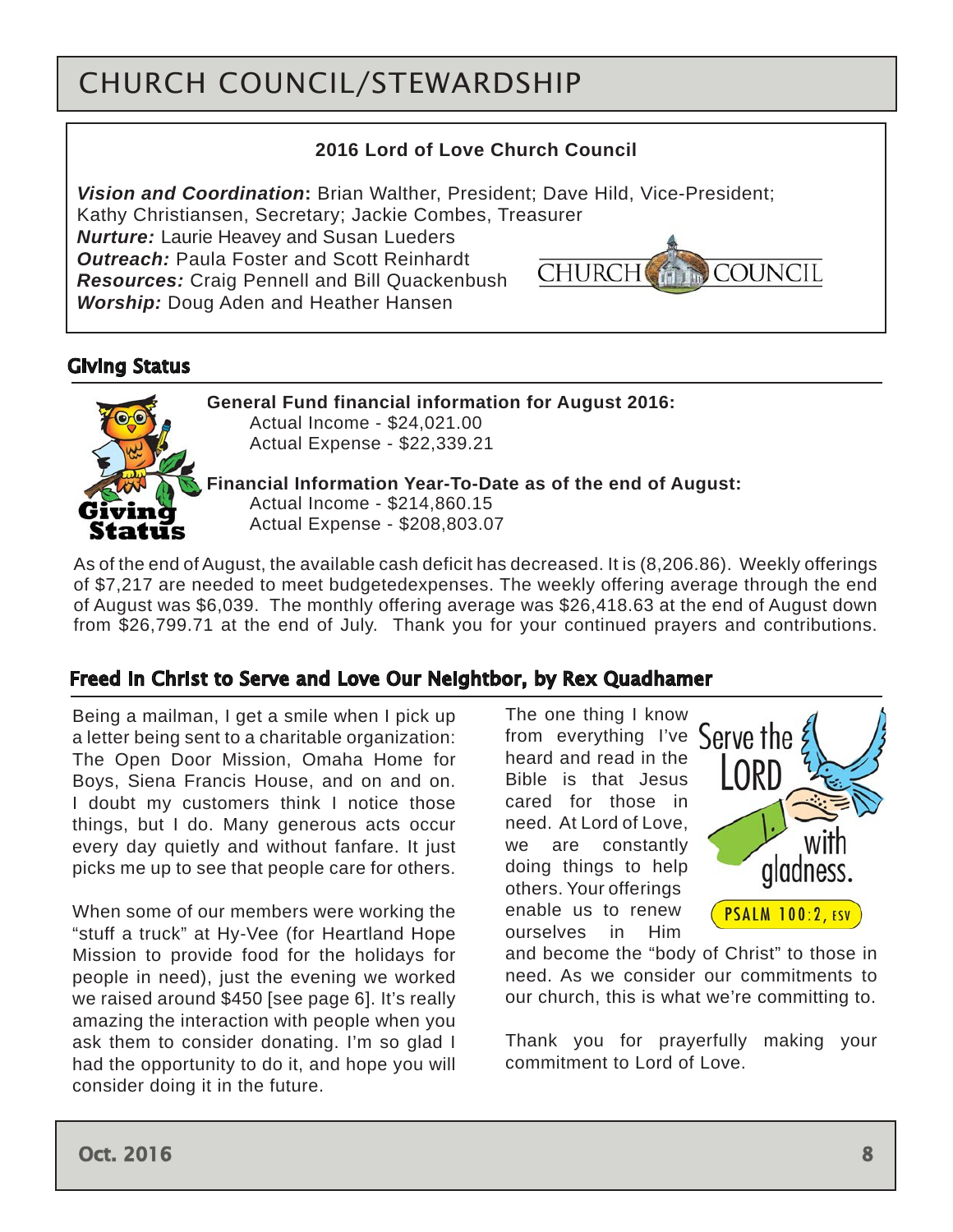# <span id="page-8-0"></span>MEN'S NEWS CORNER

#### Men's Breakfast

All men are invited to join other Lord of Love men for breakfast, fellowship and study every Saturday morning at 7 a.m. in the fellowship hall.



#### "Gather" Bible Study

The Monday Night Gather Bible Study will meet on **Oct. 3, 6 p.m**., at the Village Inn 1 block north of 144th & L Street (3304 S 143rd Plaza Oakview Mall). The Wednesday Night Gather Bible Study group will meet at the church at **6 p.m. on Oct. 5**.

The church now receives a copy of the *Gather* magazine, which is placed on the round library table at church for your reading pleasure. Please talk to Ruth Manning (cranecoffeechick@gmail.com) if you are interested in the Wednesday group or to Rose Roberts (dougroberts@cox.net) if you are interested in the Monday group.



#### Lutheran Women of Omaha

Lutheran Women of Omaha will meet at Bethel Lutheran Church, 1312 S. 45th St. at **noon on Tues., Oct. 11**. The program will be Project Hope. The free-will offering will be presented to Project Hope. Tangible personal items are also requested.

Contact Ruth Manning, 402.451.0221, by Sunday, Oct. 9 with your reservation.

#### NSWO: Go West, Woman - Go West

The NSWO (NE Synodical Women's Org) Autumn Renewal is being held in Hastings on **Sat., Oct. 8 from 9 a.m.-3 p.m.**, at the Good Shepherd Lutheran Church. The theme will focus on "the many generations of women" in the Lutheran church of Nebraska.

Men's **Breakfast** 

Registration forms have been pinned on the Women's Ministry Team Bulletin board for those who require a copy. The forms need to be filled out and sent in by Oct. 1. If you are interested in joining the carpool to Hastings, please contact Rose Roberts at 402.689.4802 or dougroberts@cox.

#### Women's Team Planning Meeting

All women of Lord of Love are invited to attend the Women's Team annual planning meeting on **Sat., Oct. 15 at 9 a.m.** in the church fellowship hall. The agenda will include refreshments, devotions, a short business meeting, and a brainstorming session of activities for 2017. Please come and share your ideas.

If you are unable to attend but would like to provide input, email your thoughts to Rose Roberts at dougroberts@cox.net.



Oct. 2016 9